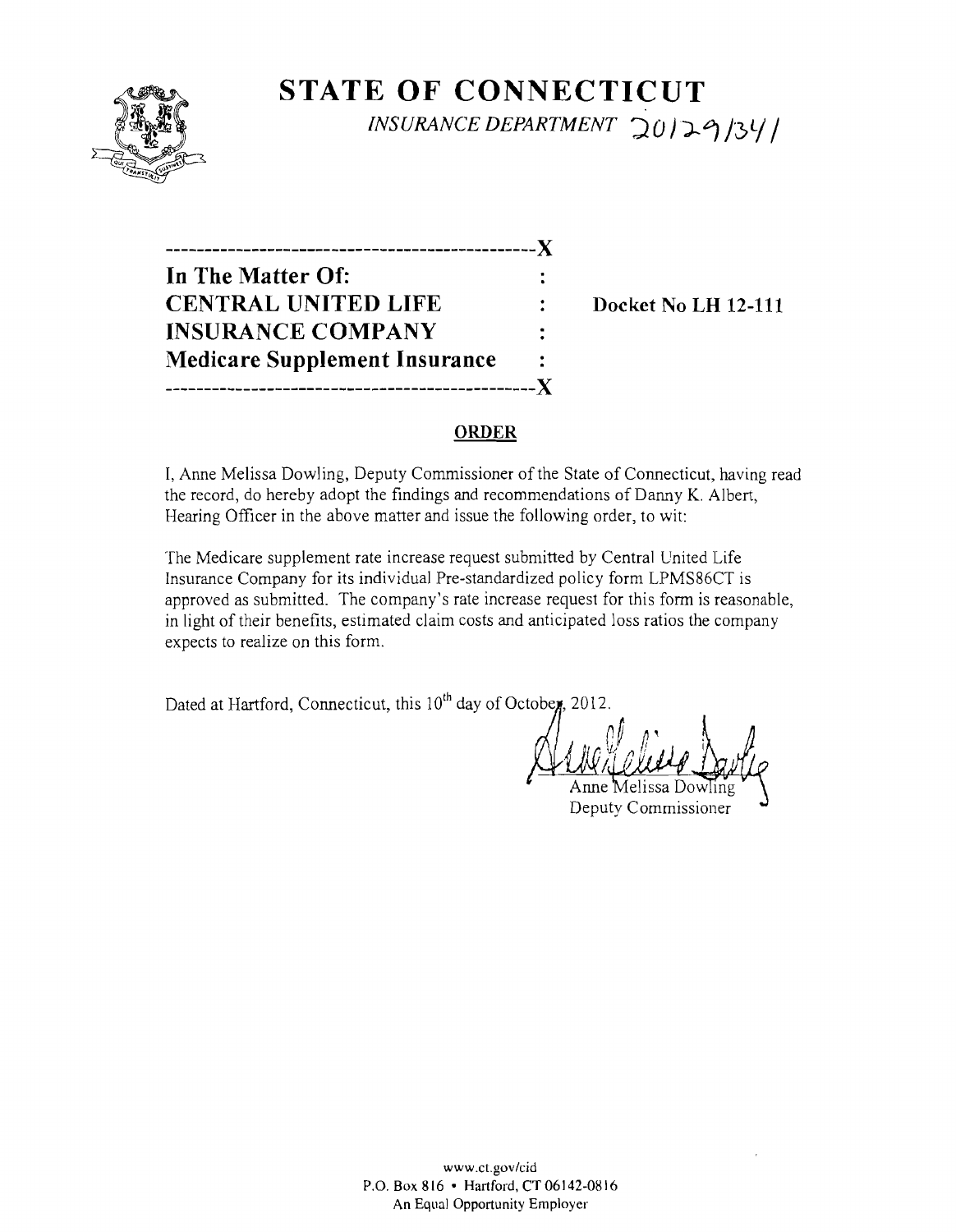# $Q = \sqrt{q}$ **I',ltAIIlJrlt t;,\l**

## **STATE OF CONNECTICUT**

*INSURANCE DEPARTMENT* 

" **-----------------------------------------------)( In The Matter Of: CENTRAL UNITED LIFE : Docket No. LH 12-111 INSURANCE COMPANY Medicare Supplement Insurance -----------------------------------------------)(** 

### **PROPOSED FINAL DECISION**

## 1. **INTRODUCTION**

The Insurance Commissioner of the State of Connecticut is empowered to review rates charged for individual and group Medicare supplement policies sold to any resident of this State who is eligible for Medicare. The source for this regulatory authority is contained in Chapter 700c and Section 38a-495a of the Connecticut General Statutes,

After due notice a hearing was held at the Insurance Department in Hartford on September 19, 2012, to consider whether or not the rate increase requested by Central United Life Insurance Company on its individual Pre-standardized supplement business should be approved.

No members from the general public attended the hearing.

No company representatives attended the hearing.

The hearing was conducted in accordance with the requirements of Section 38a-474. Connecticut General Statutes, the Uniform Administrative Procedures Act, Chapter 54 of the Connecticut General Statutes, and the Insurance Department Rules of Practice, Section 38a-8-1 et seq. of the Regulations of Connecticut State Agencies.

A Medicare supplement (or Medigap) policy is a private health insurance policy sold on an individual or group basis which provides benefits that are additional to the benefits provided by Medicare. For many years Medicare supplement policies have been highly regulated under both state and federal law to protect the interests of persons eligible for Medicare who depend on these policies to provide additional coverage for the costs of health care.

Effective December 1, *2005,* Connecticut amended its program of standardized Medicare supplement policies in accordance with Section 38a-49Sa of the Connecticut General Statutes, and Sections 38a-495a-l through 38a-495a-2l of the Regulations of Connecticut Agencies. This program, which conforms to federal requirements, provides that all insurers offering Medicare supplement policies for sale in the state must offer the basic "core" package of benefits known as Plan A. Insurers may also offer anyone or more of eleven other plans (Plans B through L).

> www.ct.gov/cid P.O. Box 816 • Hartford,CT06L42-0816 An Equal Opportunity Employer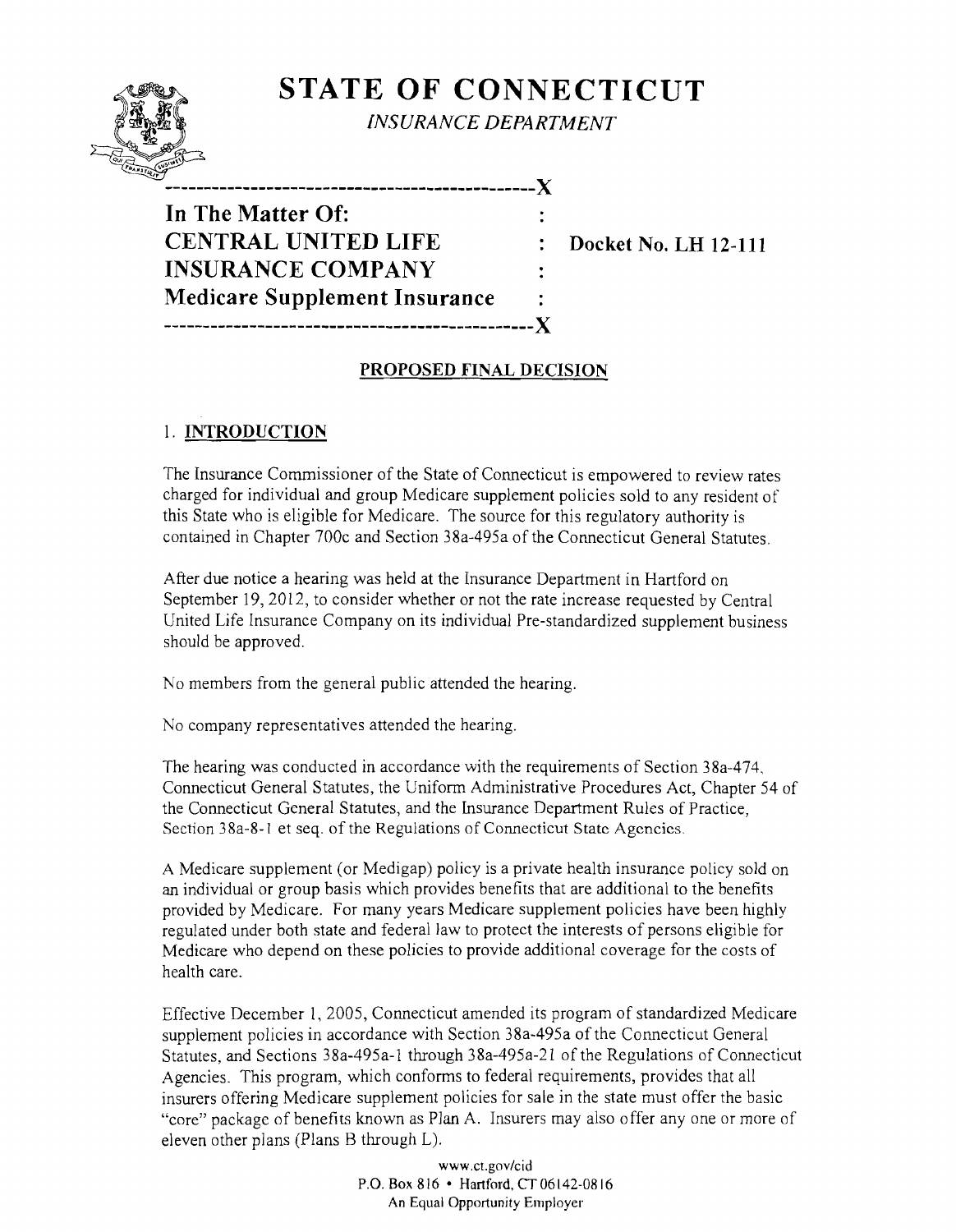Effective January 1,2006, in accordance with Section 38a-495c of the Connecticut General Statutes (as amended by Public Act 05-20) premiums for all Medicare supplement policies in the state must use community rating. Rates for Plans A through L must be computed without regard to age, gender, previous claims history or the medical condition of any person covered by a Medicare supplement policy or certificate.

The statute provides that coverage under Plan A through L may not be denied on the basis of age, gender, previous claims history or the medical condition of any covered person. Insurers may exclude benefits for losses incurred within six months from the effective date of coverage based on a pre-existing condition.

Effective October I, 1998, carriers that offer Plan B or Plan C must make thcse plans as well as Plan A, available to all persons eligible for Medicare by reason of disability.

Insurers must also make the necessary arrangements to receive notice of all claims paid by Medicare for their insureds so that supplemental benefits can be computed and paid without requiring insureds to file claim forms for such benefits. This process of direct notice and automatic claims payment is commonly referred to as "piggybacking" or "crossover".

Sections 38a-495 and 38a-522 of the Connecticut General Statutes, and Section 38a-495a-IO of the Regulations of Connecticut Agencies, state that individual and group Medicare supplement policies must have anticipated loss ratios of 65% and 75%, respectively. Under Sections 38a-495-7 and 38a-495a-l 0 of the Regulations of Connecticut Agencies, filings for rate increases must demonstrate that actual and expected losses in relation to premiums meet these standards, and anticipated loss ratios for the entire future period for which the requested premiums are calculated to provide coverage must be expected to equal or exceed the appropriate loss ratio standard.

Section 38a-473 of the Connecticut General Statutes provides that no insurer may incorporate in its rates for Medicare supplement policies factors for expenses that exceed 150% of the average expense ratio for that insurer's entire written premium for all tines of health insurance for the previous calendar year.

#### II. **FINDING OF FACT**

After reviewing the exhibits entered into the record of this proceeding, and utilizing the experience, technical competence and specialized knowledge of the Insurance Department, the undersigned makes the following findings of fact:

- I. Central United Life Insurance Company has requested a rate increase of 8% for its individual pre-standardized Medicare supplement form LPMS86CT.
- 2. There are three in-force policies in Connecticut and 449 nationwide as of 6/30/2012.
- 3. Central United certified that their expense factor are in compliance with section 38a-473, c.G.s..
- 4. The lifetime loss ratio for each form is expected to satisfy the Connecticut regulatory loss ratio requirement of 65%.